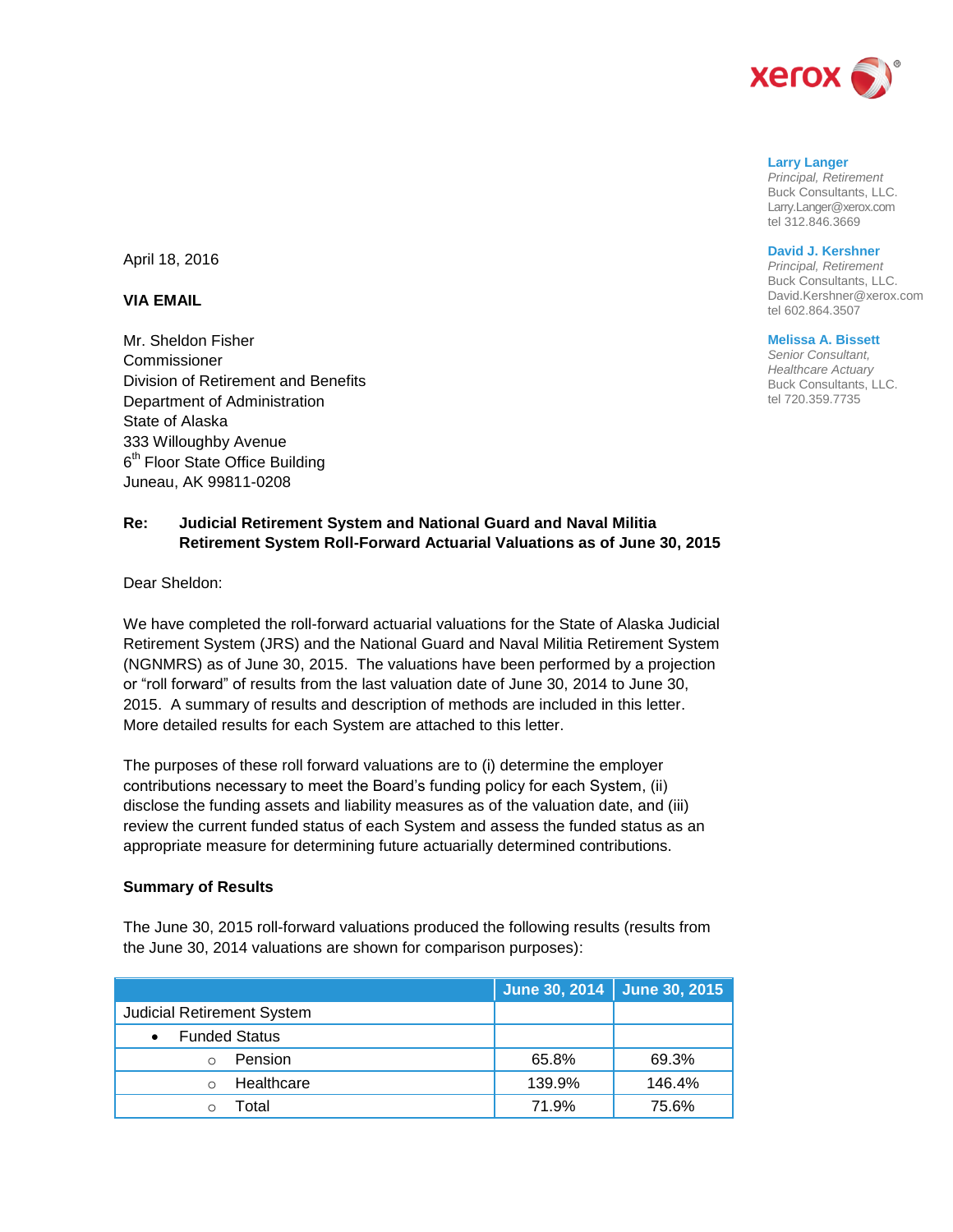

|                                                       |           | June 30, 2014 June 30, 2015 |
|-------------------------------------------------------|-----------|-----------------------------|
| Employer Contribution Rates <sup>1</sup><br>$\bullet$ |           |                             |
| Pension                                               | 74.32%    | 72.83%                      |
| Healthcare<br>$\Omega$                                | 2.17%     | 1.38%                       |
| Total<br>$\Omega$                                     | 76.49%    | 74.21%                      |
| National Guard and Naval Militia Retirement System    |           |                             |
| <b>Funded Status</b>                                  | 98.8%     | 98.8%                       |
| Recommended Contribution <sup>2</sup><br>$\bullet$    | \$866,900 | \$907,231                   |

## **Actuarial Assumptions and Methods**

l

In lieu of collecting new data as of June 30, 2015 and performing a full actuarial valuation, it is an acceptable practice to project or "roll forward" results from the valuation as of June 30, 2014 to June 30, 2015 by assuming the actuarial assumptions during the year are exactly realized. This process produces liabilities and normal costs which reflect the best available estimates of the major factors that would be reflected in a full actuarial valuation, including salary increases, cost of living adjustments and increases in medical costs. All data, actuarial assumptions, methods and plan provisions are the same as those shown in the June 30, 2014 valuation reports dated October 6, 2015<sup>3</sup>. These assumptions include a valuation interest rate of 8.00% for JRS, a valuation interest rate of 7.00% for NGNMRS, and payroll growth for JRS of 3.62%.

The actuarial value of assets was calculated as of June 30, 2015 using actual assets and cash flows during FY15. Investment gains and losses are recognized at a rate of 20% per year.

|             |        |  | the company's state of the company's |  | ________________ |  |
|-------------|--------|--|--------------------------------------|--|------------------|--|
|             |        |  |                                      |  |                  |  |
| as follows: | $\sim$ |  |                                      |  |                  |  |

The sources of actuarial gain/(loss) for these June 30, 2015 roll-forward valuations are

|                                | <b>JRS</b> | <b>NGNMRS</b> |  |
|--------------------------------|------------|---------------|--|
| Asset gain/(loss)              | 4,271,432  | 13,008        |  |
| Healthcare benefit gain/(loss) | 505,092    | N/A           |  |
| Contribution gain/(loss)       | (33, 821)  | (278, 699)    |  |
| Total gain/(loss)              | 4,742,703  | (265, 691)    |  |

Net actuarial gains/losses have the effect of decreasing/increasing the unfunded actuarial accrued liability versus what was expected based on the previous valuation. These gains/losses decrease/increase the employer contributions as the amortization of the unfunded actuarial accrued liability decreases/increases.

 $<sup>1</sup>$  The June 30, 2014 valuation determined the contribution rates for FY17. The June 30, 2015 valuation</sup> determines the contribution rates for FY18.<br><sup>2</sup> The lune 20, 2014 voluntion determined the

The June 30, 2014 valuation determined the recommended contribution for FY17. The June 30, 2015 valuation determines the recommended contribution for FY18.<br><sup>3</sup> The administrative expense assumption for NGNMRS remained unchanged (the average of the actual

administrative expenses paid in the prior two years, rounded to the nearest \$1,000). For the June 30, 2014 valuation, the expense load was \$194,000. For the June 30, 2015 valuation, the expense load was \$232,000.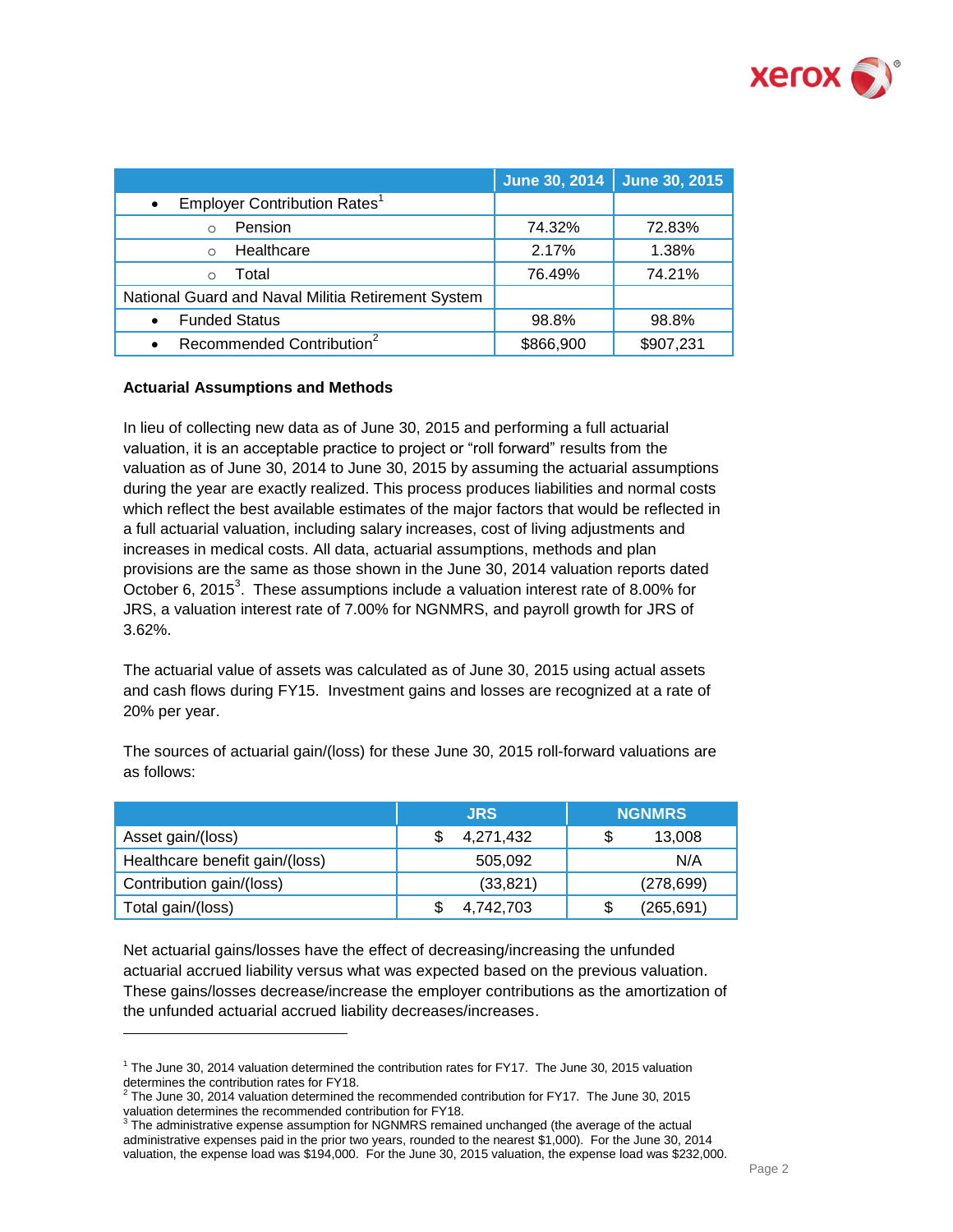

The Board and staff of the State of Alaska may use this report for the review of the operations of JRS and NGNMRS. Use of this report, for any other purpose or by anyone other than the Board or staff of the State of Alaska may not be appropriate and may result in mistaken conclusions because of failure to understand applicable assumptions, methods or inapplicability of the report for that purpose. Because of the risk of misinterpretation of actuarial results, you should ask Buck to review any statement you wish to make on the results contained in this report. Buck will not accept any liability for any such statement made without review by Buck.

Future actuarial measurements may differ from current measurements due to such factors as: plan experience differing from that anticipated by the economic and demographic assumptions, increases or decreases expected as part of the natural operation of the methodology used for these measurements, and changes in plan provisions or applicable law. An analysis of the potential range of such future differences is beyond the scope of these valuations.

In our opinion, the actuarial assumptions used are reasonable, taking into account the experience of each System and reasonable long-term expectations, and represent our best estimate of the long-term anticipated experience under each System.

Larry Langer is an Associate of the Society of Actuaries, David Kershner is a Fellow of the Society of Actuaries, and Melissa Bissett is a Fellow of the Society of Actuaries. Both Larry and David are Enrolled Actuaries. All three are Members of the American Academy of Actuaries, and meet the Qualification Standards of the American Academy of Actuaries to render the actuarial opinions contained in this letter. This letter has been prepared in accordance with all applicable Actuarial Standards of Practice.

Please let us know if you have any questions or if you would like to discuss these results in more detail.

Sincerely,

Principal and Consulting Actuary Principal and Consulting Actuary

Helisse A. Bis

Melissa Bissett, FSA, MAAA Senior Consultant, Healthcare Actuary

**Attachments** 

c: Mr. John Boucher, State of Alaska Ms. Kathy Lea, State of Alaska Mr. Kevin Worley, State of Alaska Mr. Todd Kanaster, Buck Consultants

 $Q.16$ 

Larry Langer, ASA, EA, MAAA, FCA David J. Kershner, FSA, EA, MAAA, FCA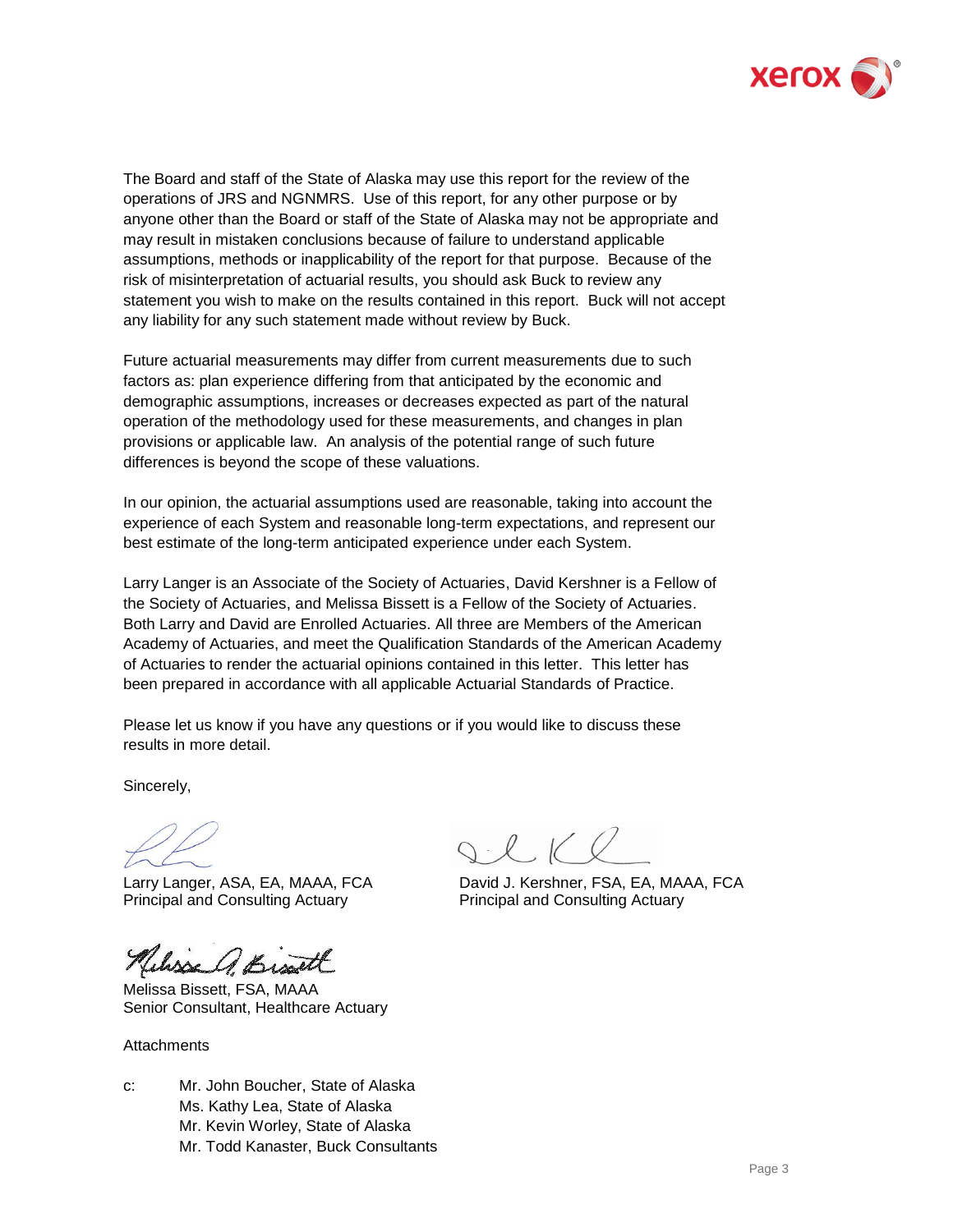

# **State of Alaska Judicial Retirement System**

|                                                 | <b>June 30, 2014</b> |    | <b>June 30, 2015</b> |  |
|-------------------------------------------------|----------------------|----|----------------------|--|
| <b>Pension</b>                                  |                      |    |                      |  |
| <b>Actuarial Accrued Liability</b>              | \$<br>194,430,266    | \$ | 205, 160, 847        |  |
| Actuarial Value of Assets (AVA)                 | \$<br>128,004,452    | \$ | 142,191,071          |  |
| Unfunded Actuarial Accrued Liability            | \$<br>66,425,814     | \$ | 62,969,776           |  |
| Funded Ratio based on AVA                       | 65.8%                |    | 69.3%                |  |
| Market Value of Assets (MVA)                    | \$<br>139,547,440    | \$ | 144,160,024          |  |
| Funded Ratio based on MVA                       | 71.8%                |    | 70.3%                |  |
| <b>Normal Cost</b>                              | \$<br>5,814,128      | \$ | 6,024,599            |  |
| <b>Healthcare</b>                               |                      |    |                      |  |
| <b>Actuarial Accrued Liability</b>              | \$<br>17,207,952     | \$ | 18,304,497           |  |
| Actuarial Value of Assets (AVA)                 | \$<br>24,074,313     | \$ | 26,800,113           |  |
| Unfunded Actuarial Accrued Liability            | \$<br>(6,866,361)    | \$ | (8,495,616)          |  |
| Funded Ratio based on AVA                       | 139.9%               |    | 146.4%               |  |
| Market Value of Assets (MVA)                    | \$<br>26,301,968     | \$ | 27, 142, 381         |  |
| Funded Ratio based on MVA                       | 152.8%               |    | 148.3%               |  |
| Normal Cost                                     | \$<br>605,706        | \$ | 605,706              |  |
| <b>Total</b>                                    |                      |    |                      |  |
| <b>Actuarial Accrued Liability</b>              | \$<br>211,638,218    | \$ | 223,465,344          |  |
| <b>Actuarial Value of Assets</b>                | \$<br>152,078,765    | \$ | 168,991,184          |  |
| Unfunded Actuarial Accrued Liability            | \$<br>59,559,453     | \$ | 54,474,160           |  |
| Funded Ratio based on Actuarial Value of Assets | 71.9%                |    | 75.6%                |  |
| <b>Market Value of Assets</b>                   | \$<br>165,849,408    | \$ | 171,302,405          |  |
| Funded Ratio based on Market Value of Assets    | 78.4%                |    | 76.7%                |  |
| Normal Cost                                     | \$<br>6,419,834      | \$ | 6,630,305            |  |
| <b>Pension Contribution Rate</b>                |                      |    |                      |  |
| <b>Employer Normal Cost Rate</b>                | 37.00%               |    | 37.00%               |  |
| Past Service Cost Rate                          | 37.32%               |    | 35.83%               |  |
| <b>Total Employer Contribution Rate</b>         | 74.32%               |    | 72.83%               |  |
| <b>Healthcare Contribution Rate</b>             |                      |    |                      |  |
| <b>Employer Normal Cost Rate</b>                | 4.48%                |    | 4.33%                |  |
| Past Service Cost Rate                          | $-2.31%$             |    | $-2.95%$             |  |
| <b>Total Employer Contribution Rate</b>         | 2.17%                |    | 1.38%                |  |
| <b>Total Contribution Rate</b>                  |                      |    |                      |  |
| <b>Employer Normal Cost Rate</b>                | 41.48%               |    | 41.33%               |  |
| Past Service Cost Rate                          | 35.01%               |    | 32.88%               |  |
| <b>Total Employer Contribution Rate</b>         | 76.49%               |    | 74.21%               |  |